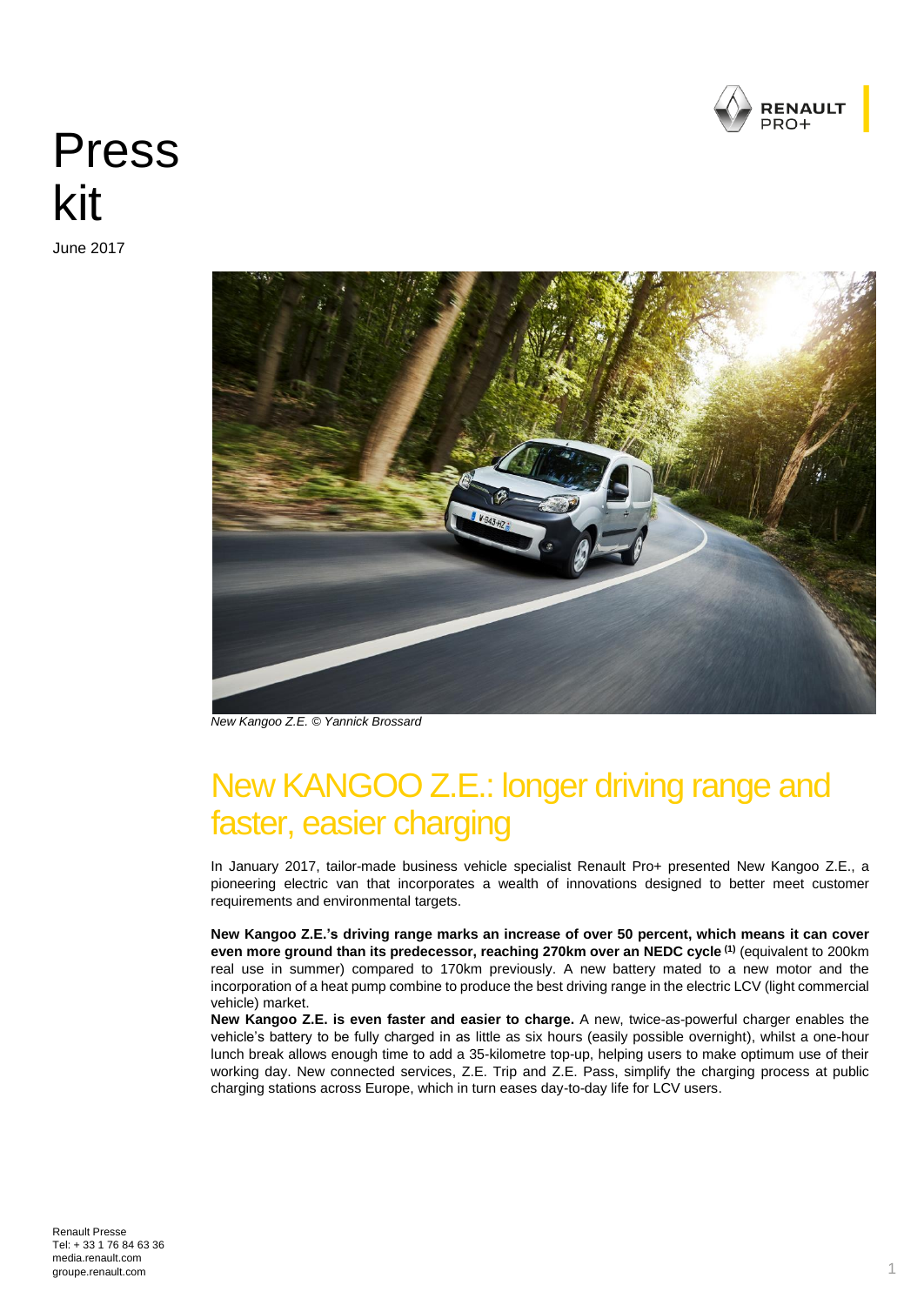Kangoo Z.E. has topped the European small electric van market for the past six years, achieving sales in excess of 25,000 units since its launch in October 2011. New Kangoo Z.E. is built in France and will be available in Europe from mid-2017.

"Renault Pro+ tops the market when it comes to electric LCV sales in Europe, with a 29.5 percent market share as of end-May 2017. Our brand consistently strives to meet and exceed the expectations of its business customers. With New Kangoo Z.E., Renault Pro+ has shifted the goalposts in terms of driving range in this fast-growing sector (up 16 percent at end-May 2017), while continuing to provide additional bespoke services and solutions." **Ashwani Gupta** – SVP, Global Head of Renault-Nissan Light Commercial Vehicles Business Unit

"As the European standard-bearer in the realm of all-electric mobility, Renault is continually improving and refining its electric vehicles to extend operating range and make charging as simple as possible for its customers. The technological innovations built into New Kangoo Z.E. – a new high energy density battery mated to a new motor, plus a heat pump and a new charger that is twice as powerful as before – have resulted in a driving range gain of more than 50 percent, along with a faster, simpler charging process." **Gilles Normand** – SVP, Global Head of Electric Vehicle Business Unit

*(1) NEDC: New European Driving Cycle, the European standard for emissions and fuel consumption monitoring.*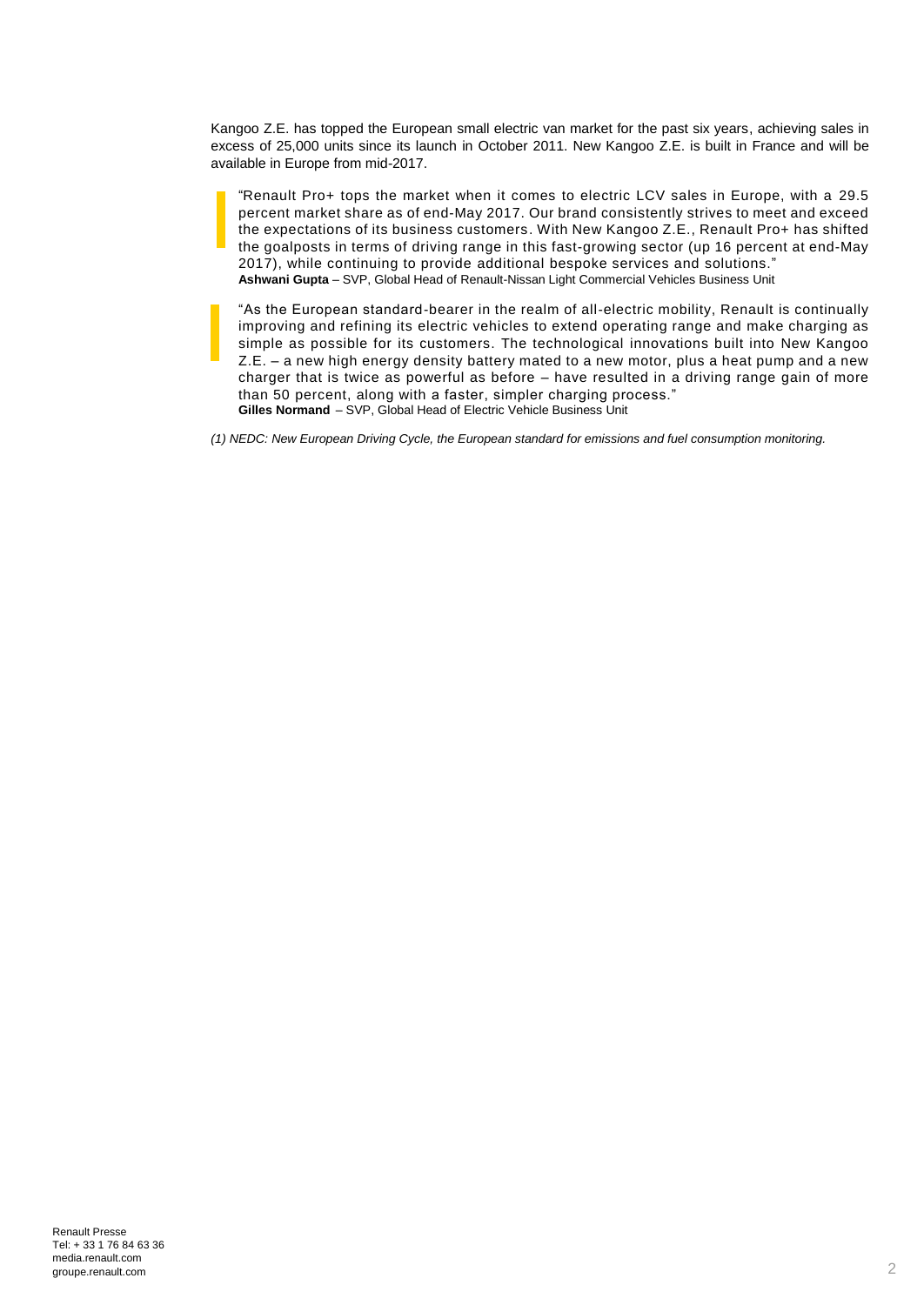# **Contents**

# 01 NEDC driving range extended by more than 50 percent to 270km

New, higher energy density battery New, ultra-energy-efficient motor Incorporation of a heat pump: a first for an electric LCV

# 02 Faster and easier battery charging

A new charger with twice the power capacity for faster charging Easy Connect: new connected services for easier charging

# 03 An enhanced customer experience with expert brand

# Renault Pro+

The full expertise of the LCV market leader

Tailored solutions

### **Appendices**

*Renault, Europe's number one electric vehicle manufacturer Renault Pro+, a major LCV player New Kangoo Z.E, manufactured at Renault's Maubeuge plant*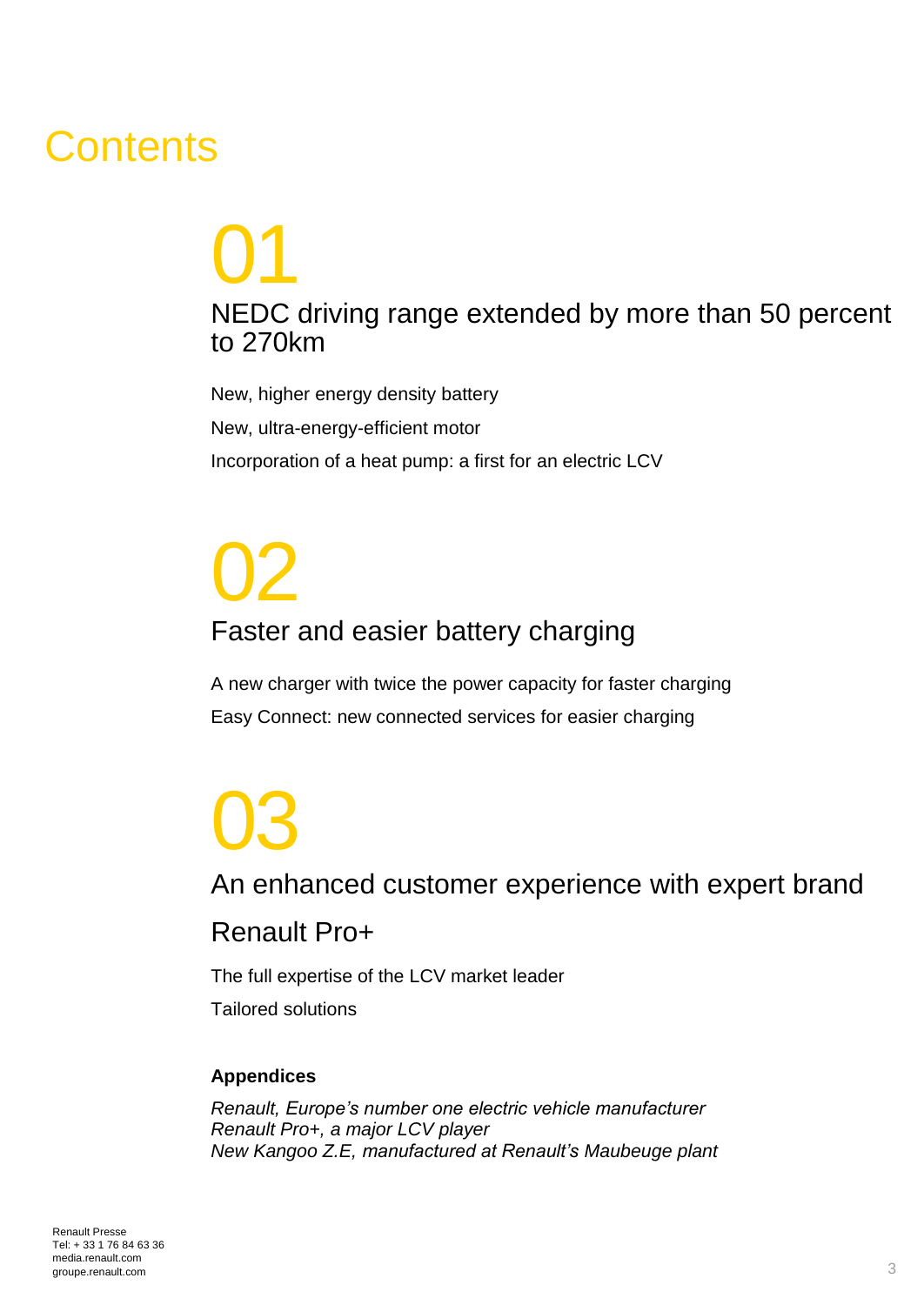# 01

# NEDC driving range extended by more than 50 percent to 270km

New Kangoo Z.E. boasts four major new innovations: **a new battery, a new motor, a new charger and the incorporation of a heat pump** for the climate control system.

New Kangoo Z.E. duly offers unrivalled driving range in the LCV market, achieving 270km over an NEDC cycle – a significant improvement over the 170km of its predecessor. In real-world use as a delivery vehicle (\*), this corresponds to a range of between 120 and 200km on a single charge (depending on the type of terrain, temperature, wind, driving style, etc.) compared to between 80 and 125km previously.

*(\*) Delivery cycle: real-world usage based on a business customer carrying out deliveries on a route comprising both suburban areas and faster roads. Example: 107km in 2h25m at an average speed of 45kph, and with the vehicle stopped for 14 percent of that period.* 

### *New Kangoo Z.E. carries over the qualities that forged the success of the original Kangoo Z.E.*

As a model, Kangoo Z.E. stands out as both pioneer and market leader in the small electric van segment in Europe, having tallied over 25,000 sales since its launch in October 2011. Along the way, Kangoo Z.E. has collected a host of prestigious awards, including 'International Van of the Year 2012', whilst its environmentally-aware customers praise its driveability, carrying capacity and competitive running costs.

New Kangoo Z.E. **comes in the same wide range of versions** as its predecessor, with the same number of body types, equipment levels, options and a choice of lengths (4.28 or 4.66 metres / two or five seats / crew cab version / four equipment levels). At the same time, New Kangoo Z.E. benefits from a carrying capacity of between 3.0 and 4.6 cubic metres and a payload of 650kg. It combines the smooth, slick driveability of an electric vehicle with the user-friendliness of an automatic transmission and is easy to convert in order to meet the bespoke requirements of business customers (refrigerated vehicle, ambulance, pick-up, etc.).

### New, higher energy density battery

- New Kangoo Z.E.'s extended driving range owes much to its new 33kWh 'Z.E. 33' battery.
- Developed thanks to the combined expertise of Renault and LG Chem, this new battery features a significant innovation: **upgraded energy density** which means its storage capacity has been increased without any changes to its bulk, so the vehicle's load carrying capacity is unchanged. Battery performance has been optimised not by adding extra modules but rather by improving the chemistry of the battery cells themselves in order to increase energy density.
- This major improvement was achieved with no trade-offs in terms of either reliability, safety or payload.

### New, ultra-energy-efficient motor

- New Kangoo Z.E. also benefits from a **new energy-efficient motor and an optimised electronic battery management system,** which limits the electricity consumed by the vehicle during road use, with no detriment to power output.
- The all-Renault R60 motor delivers 44kW (60hp) and is based on the R90 motor that also powers ZOE.
- It is manufactured at Renault's Cléon plant in France, the Group's flagship facility for the production of high added-value engines, motors and transmissions.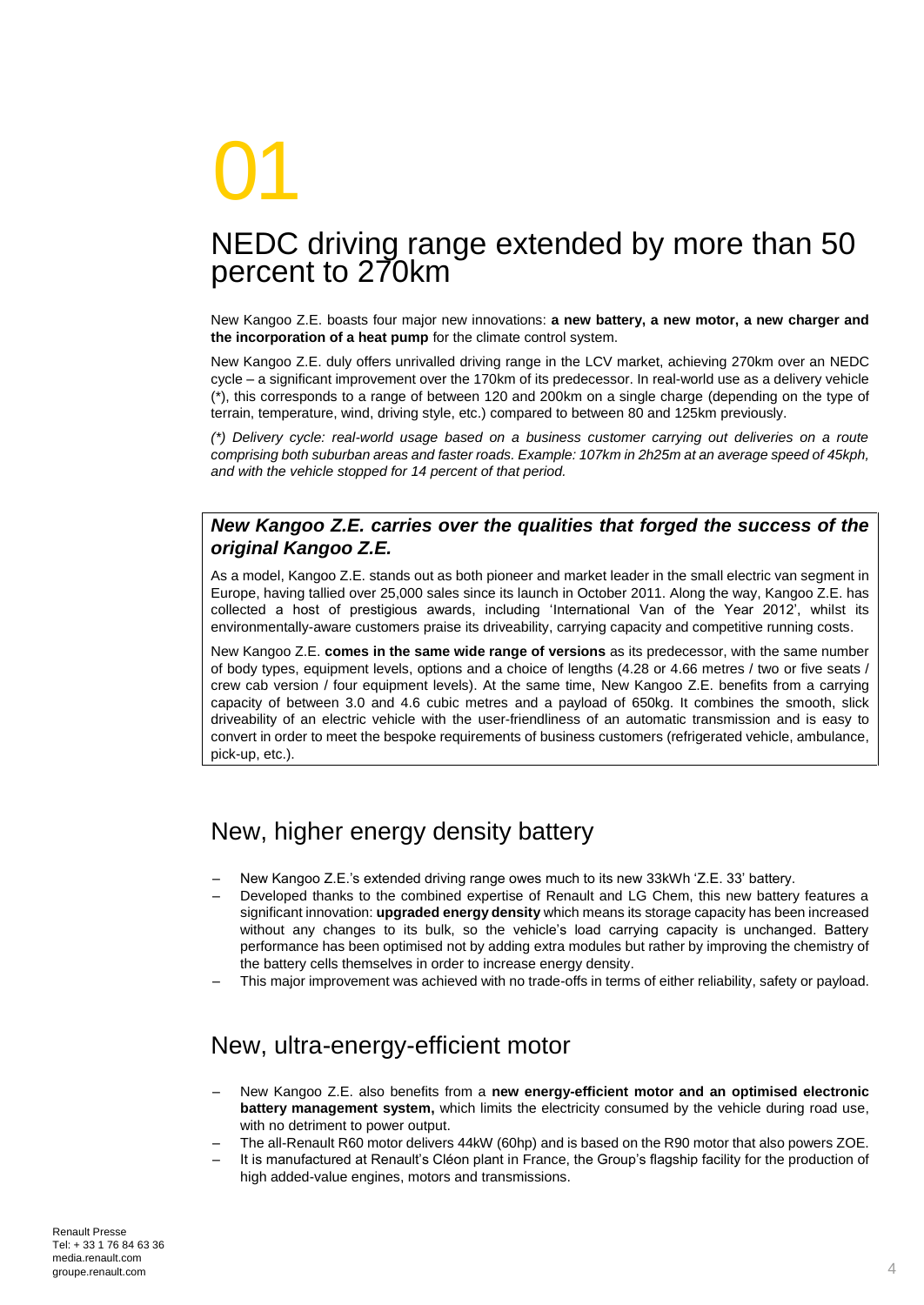### Incorporation of a heat pump: a first for an electric LCV

- New Kangoo Z.E. comes with another real innovation in the realm of electric light commercial vehicles, the incorporation of a heat pump in the climate control system to maintain driving range even in cold weather.
- This heat pump improves the driving range in cold conditions by restricting the use of electrical resistors that consume both power and range.
- New Kangoo Z.E. is the world's first LCV to be equipped with this feature.
- By using the pre-conditioning system (the trigger time of which can be adjusted via the vehicle's steering wheel-mounted controls), New Kangoo Z.E. can be heated in advance when plugged in, or cooled (provided it is equipped with climate control).
- What's more, New Kangoo Z.E. is even capable of catering for the very coldest of climates thanks to the availability of an additional, independent fuel-powered mini heater unit that makes sure users stay comfortable in extreme conditions and that driving range is not impaired by very low temperatures.



*New Kangoo Z.E.* © Pagecran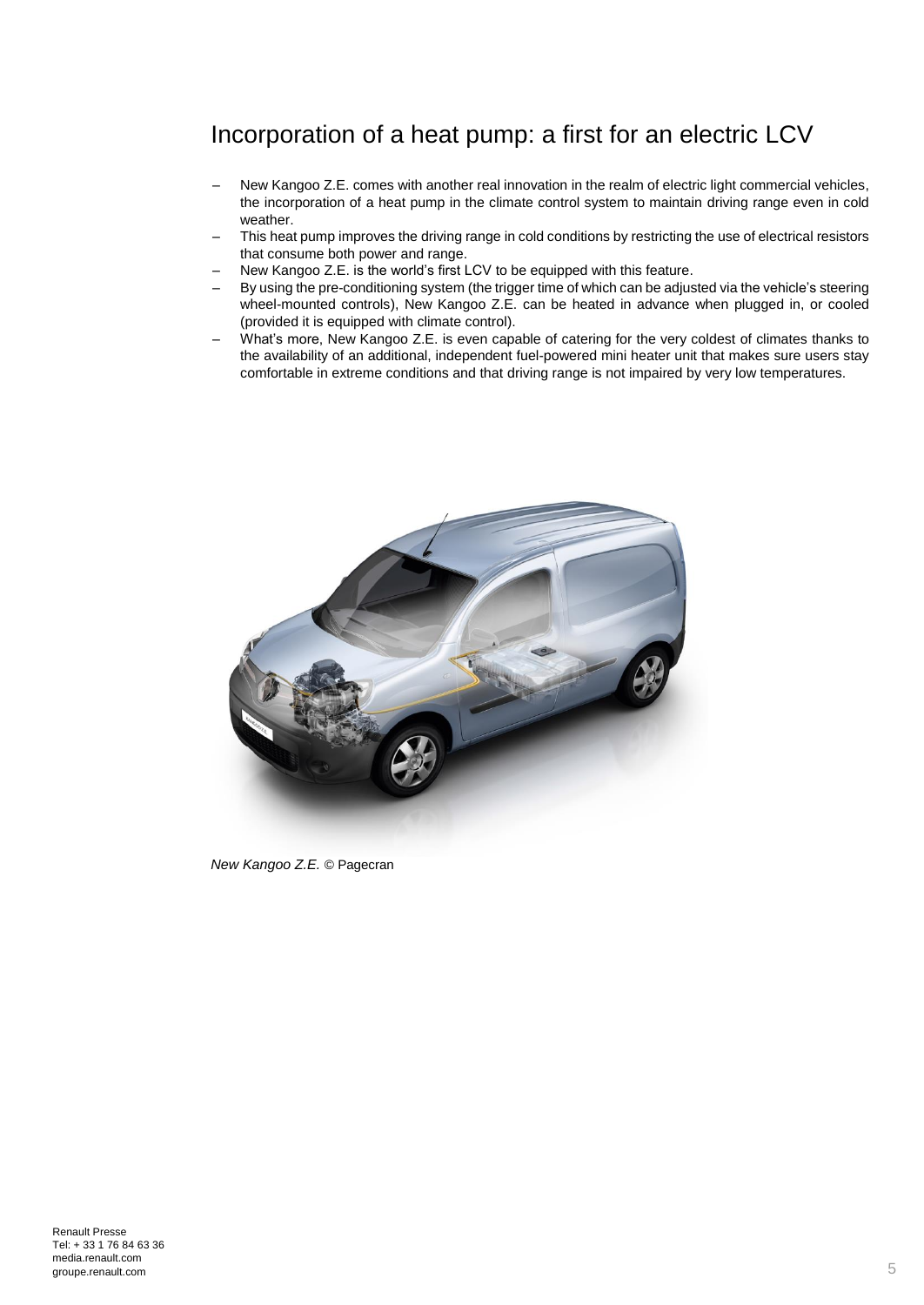# 02 Faster and easier battery charging

Charging New Kangoo Z.E. is now faster courtesy of **a new charger that is twice as powerful** and even more user-friendly thanks to **an upgraded range of connected services** to facilitate everyday life for electric van users. The new charger boasts twice the power capacity to charge the battery fully in six hours (much less than a night). It can also top up the vehicle with 35 kilometres of driving range in mild weather in just one hour (during a lunch break, for example) to deliver a valuable productivity boost. Meanwhile, new Renault Easy Connect connected services, Z.E. Trip and Z.E. Pass, further simplify charging at public stations across Europe to optimise working day schedules.

# A new charger with twice the power capacity for faster charging

- New Kangoo Z.E. is equipped with a new-generation single phase 7kW (32A, 230V) AC charger.
- New Kangoo Z.E. can now be charged faster and reaches **a full charge in around six hours\*** when plugged into a 7.4kW WallBox, instead of seven hours previously, yet driving range has been increased by 50%.
- New Kangoo Z.E. **can be topped up with 35 kilometres of driving range in one hour** (in temperate zones). That's the equivalent of a standard lunch break, or the time it takes to load the vehicle with goods before heading off on a fresh delivery run.
- New Kangoo Z.E. can consequently be driven all day and even handle two delivery runs (morning and afternoon), allowing users to optimise their work day schedules and provide their customers with an improved service.
- New Kangoo Z.E. comes as standard with a charging cable for a WallBox or public charging point. It is also available with a charging cable for a household power outlet or secure socket (optional or standard equipment depending on the country).
- \* In countries/infrastructure where a 32A single phase mains supply is available

### *An expanding network of charging points*

Renault encourages the development of charging points in both public and private locations in addition to the development of solutions aimed at increasing driving range and charging electric vehicles faster.

The number of public charging stations has been growing yearly by between 30 and 60 percent since 2013. There are currently 80,000 charging points in Europe. Charging infrastructure is expected to grow at an even faster pace over the coming years.

The development of public charging points has a key role to play in changing the scale of the electric vehicle market.

Even though most people's main charging point is the home or a location such as their workplace, the increase in the number of public charging points is a way of promoting the use of electric vehicles. It is also reassuring for business customers who are still hesitating to switch to an electric vehicle.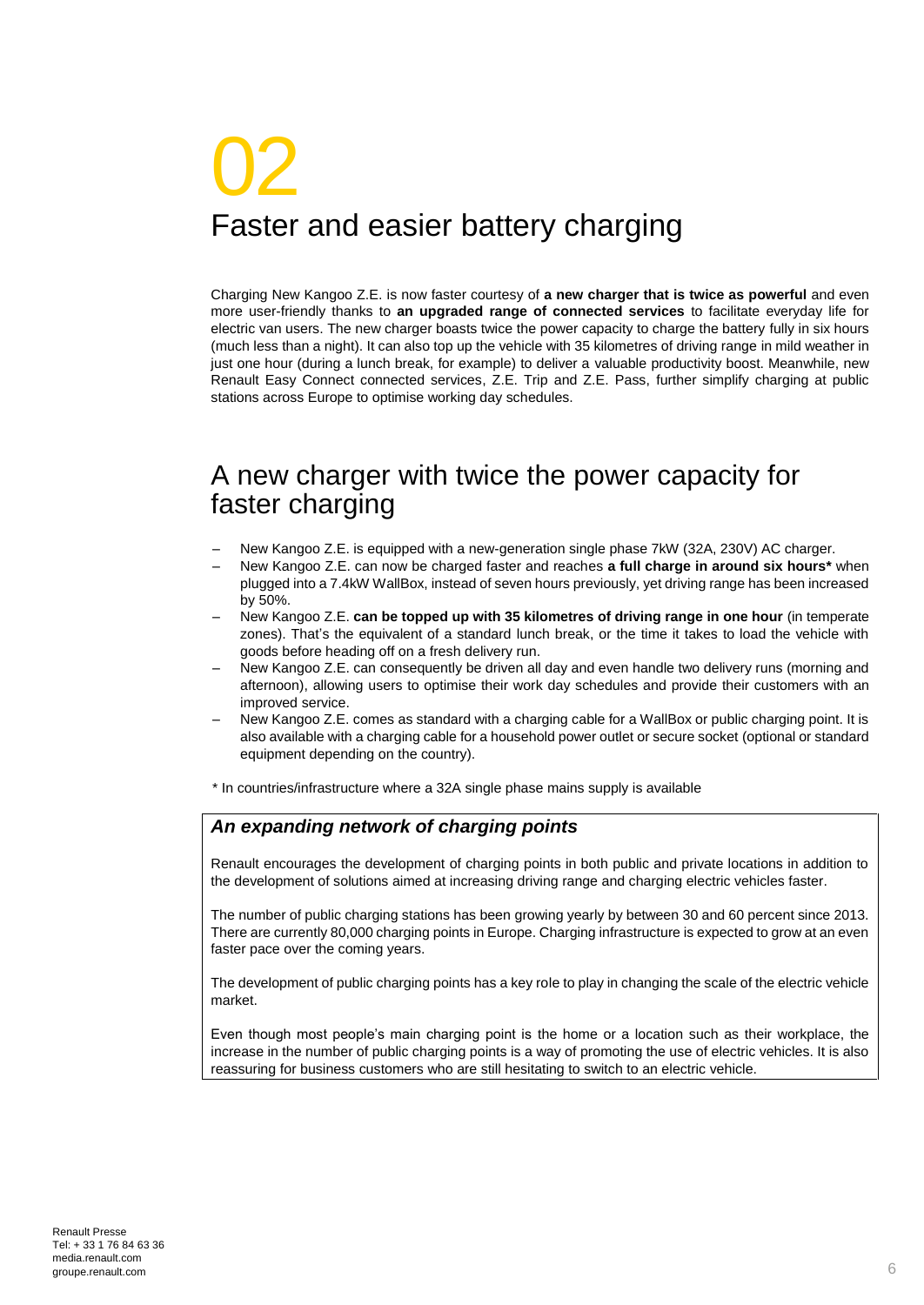### *A future of contactless charging of electric vehicles?*

Renault has teamed up with Qualcomm Technologies and Vedecom to develop dynamic wireless electric vehicle charging (DEVC), which allows vehicles to charge while on the move. The system was demonstrated on May 18, 2017, in Versailles, near Paris, and can provide an electric vehicle with a charge of 20kW at speeds of up to 100kph.

The charging demonstrations involving two Renault Kangoo Z.E. vehicles took place on a 100-metre test track built by Vedecom in Satory, Versailles, within the framework of the FABRIC\* project (FeAsiBility analysis and development of on-Road chargIng solutions for electriC vehicles).

The two vehicles were able to pick up charge simultaneously in both directions along the track. Qualcomm Technologies and Vedecom installed the primary part of the DEVC system in the test track, while Vedecom and Renault installed the secondary part on two Renault Kangoo Z.E. vehicles. Vedecom will be starting a new phase of testing shortly. The aim will be to evaluate the operation and efficiency of power transfer to the vehicles for a wide range of practical scenarios, including vehicle identification and authorisation on entering the track, power-level compatibility between track and vehicle, and vehicle speed and alignment along the track.

FABRIC is a  $\epsilon$ 9 million project, partly funded by the European Union, that addresses the technological feasibility, economic viability and socio-environmental sustainability of wireless DEVC. The project began in January 2014 and will continue until December 2017. It involves a consortium of 25 partners from nine European countries, including vehicle manufacturers, equipment suppliers, service providers and research organisations working in the worlds of automotive, road and energy infrastructure.

FABRIC's chief aim is to conduct a feasibility analysis of wireless DEVC as a means of EV range extension.

# Easy Connect: new connected services for easier charging

New Kangoo Z.E. features the innovative new Renault Easy Connect Z.E. Trip and Z.E. Pass connected services, which make charging easier at public charging points in Europe. There are around 80,000 publicly accessible charging stations in Europe. These connected services will be gradually rolled out across the continent in 2017.

### **Z.E. Trip: using the vehicle's R-LINK navigation system to locate all charging points**

- The Z.E. Trip application enables drivers to locate every **publicly accessible charging point** in the main European countries (\*). Z.E. Trip is accessed via the Renault R-LINK navigation system and allows the driver to select a charging point and **start navigation directly to its location**.
- The Z.E. Trip application indicates the **real-time availability** of each charging point. It also provides information about the type of charging point and whether it is compatible with the car.
- Users can also access the network of charging stations on the Renault website or their MyRenault page to plan their trip ahead of time.
- Z.E. Trip can be downloaded from the R-Link Store and has been available to Kangoo Z.E. customers since November 2015.

(\*) Germany, France, Nordic nations, Switzerland, the Netherlands, Austria, Belgium, the United Kingdom, Ireland, Italy, Portugal, Spain, Poland, Hungary and Slovenia.

### **Z.E. Pass: a single access and payment solution for most public charging points via a smartphone or tablet**

- The Z.E. Pass application makes it possible to access most public charging points in Europe and pay for charging.
- The driver can locate available charging stations that are compatible with their car and compare prices at different stations nearby directly on their smartphone. They can pay 'per charge' using the smartphone app (iOS or Android) and/or an RFID payment card without necessarily being a registered member of each network of charging points.
	- Developed in partnership with Bosch, Z.E. Pass is available in Germany, France, Belgium, Switzerland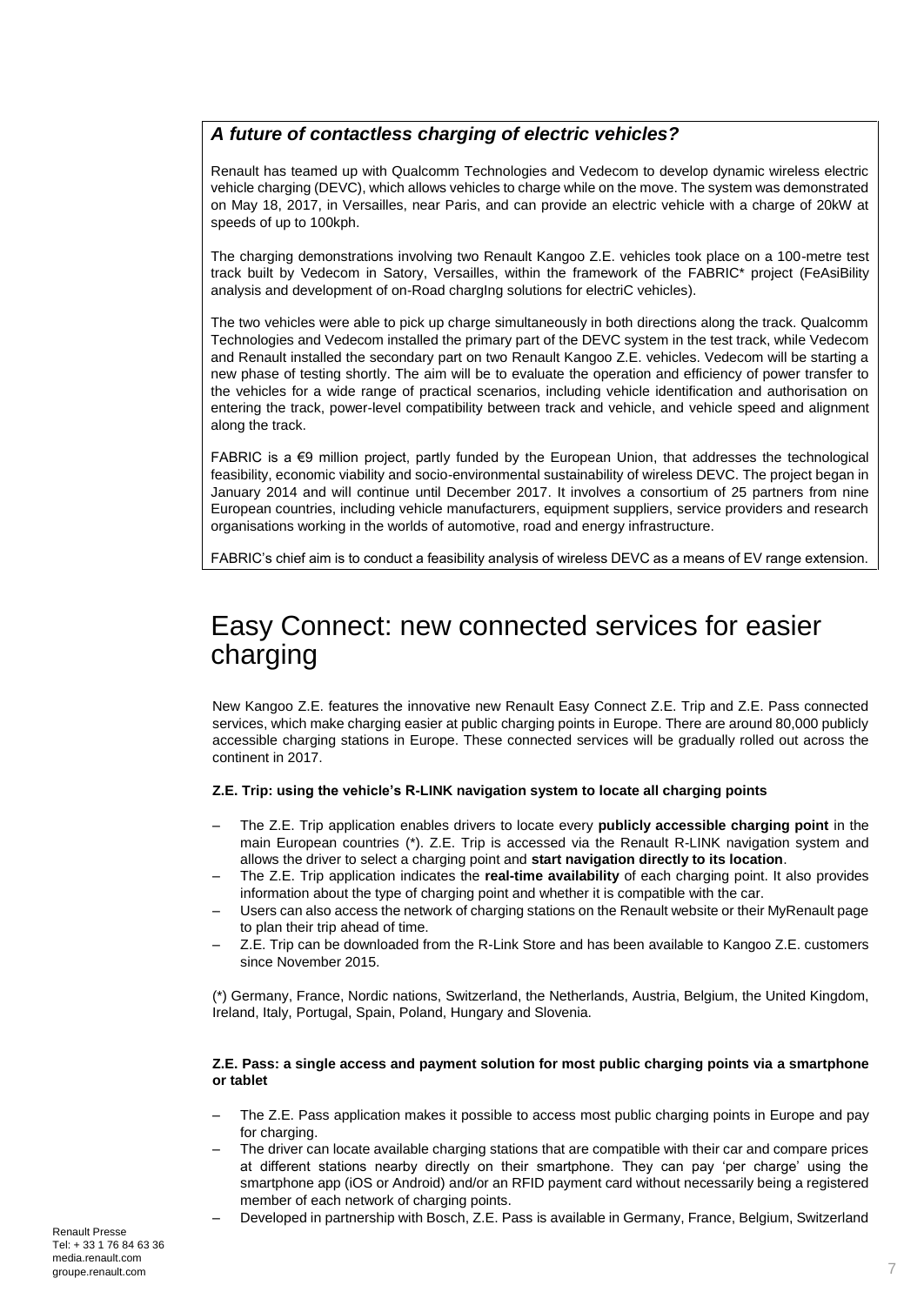and Austria. It will be available soon in the United Kingdom, the Netherlands and the Nordic nations.

#### **My Z.E. Connect, Connect Pro and Inter@ctive still available to make everyday life easier**

New Kangoo Z.E. continues to come with a range of services tailored to make driving an electric vehicle

easier.

These include:

### – **My Z.E. Connect**

This service lets users access their vehicle data from a smartphone or a PC using an internet connection. They can check information such as charge level, remaining range and charging history and personalise their settings to receive warning messages and tips.

### – **My Z.E. Connect Pro**

My Z.E. Connect Pro is a web-based service providing raw data about electric vehicle fleets. The service delivers real-time information, including the battery's charge level, whether the vehicle is plugged into a charging facility, and driving range; then processes the data and presents it via a special interface.

The service makes it easier to manage a fleet of EVs and remotely monitor driving range, while data can be transported to the company's own software.

### – **My Z.E. Inter@ctive**

This service lets users interact with their car from a smartphone or PC with an internet connection in order to programme charging (select a charging time and enjoy lower electricity rates or higher power outputs, or based on the cost and  $CO<sub>2</sub>$  emissions of the power used).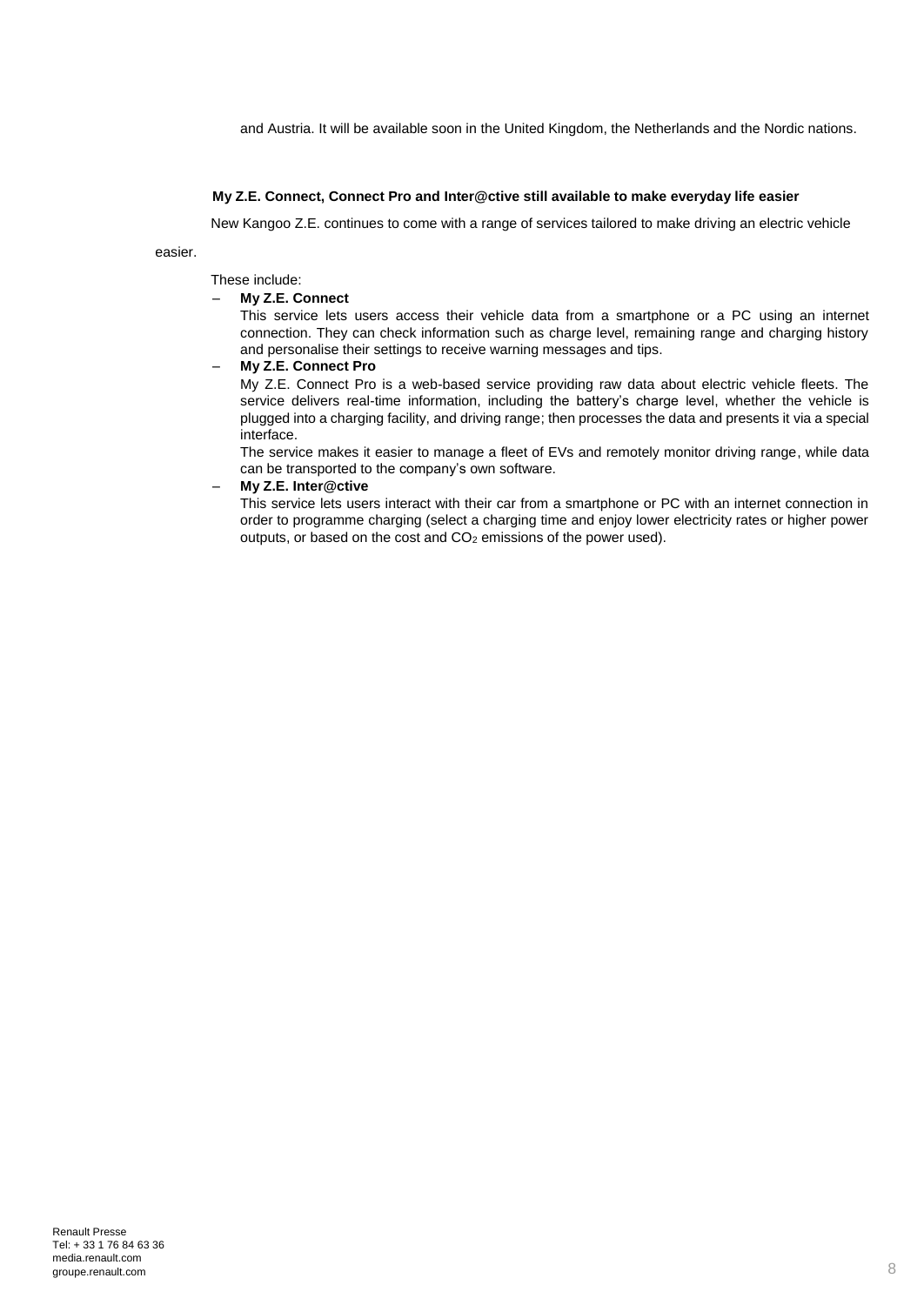# 03 An enhanced customer experience with expert brand Renault Pro+

New Kangoo Z.E. benefits from the Renault Pro+ expert brand's considerable experience. Europe's number one electric LCV brand markets a range of bespoke solutions carefully tailored to meet the specific individual requirements of its business customers.

# The expertise of the LCV market leader

Renault Pro+ is Europe's number one manufacturer of electric light commercial vehicles, with a 34.5 percent market share in 2016. Renault Pro+ offers the only electric vehicle range of its kind in the world, with Twizy Cargo, New ZOE Company, New Kangoo Z.E. and Master Z.E.

With New Kangoo Z.E., Renault Pro+ goes further still in its carefully-tailored offering thanks to a driving experience and a raft of new equipment and features developed specifically for professional use.

#### **A business-oriented driving experience**

- The experience behind the wheel of Renault's electric vehicles is above all a unique blend of punch and tranquillity: punch thanks to its brisk acceleration and pick-up response, with a level of torque that is particularly welcome when carrying a full load; and tranquillity thanks to the absence of engine noise and vibrations.
- New Kangoo Z.E. is a particularly manoeuvrable vehicle that can be adapted easily to meet the needs of a broad spectrum of trades and end-uses thanks to the wide variety of configurations and options available.
- In just a fraction of a second, the R60 electric motor delivers maximum torque of 225Nm, enabling brisk acceleration and pick-up from low speeds. This level of torque truly comes into its own when the vehicle is fully-laden.
- Acceleration is seamless and perfectly linear, with no jarring, giving the impression that the vehicle is equipped with the best automatic gearbox on the market. This is of particular benefit to those who spend the majority of their day on the road for work purposes.
- New Kangoo Z.E. is intrinsically appeasing to drive, most notably courtesy of the absence of any engine noise or vibrations, which helps to ease the inevitable stresses of the working day.
- New Kangoo Z.E. comes with equipment included specifically with wellbeing in mind, including a preconditioning function which ensures that the cabin is at the optimum temperature when the driver enters the vehicle, without sacrificing driving range since the ideal temperature is achieved using electricity from the mains supply.

#### **New equipment to facilitate everyday life for business customers**

#### – **Smartphone replication**

Thanks to the capacity of Renault R-LINK Evolution with Android AutoTM (available from autumn 2017, depending on the country), business users, while driving, will have easy access via the large on-board R-LINK display to all of their compatible Android applications, simply by synchronising their smartphone.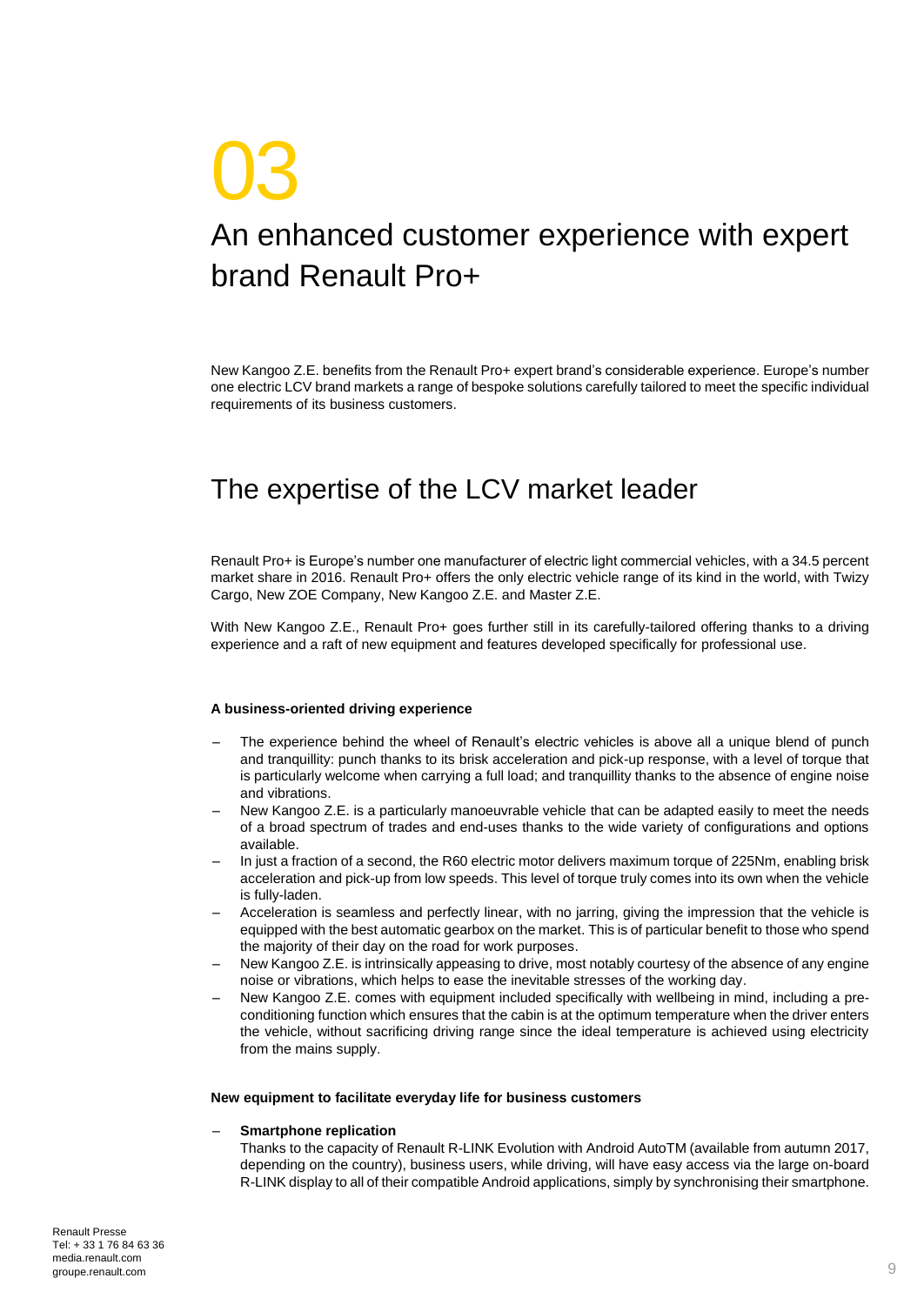### – **Permanent ECO mode**

This enables the permanent activation of the vehicle's ECO mode (as opposed to the standard ECO mode, which is activated by pressing a button close to the handbrake), thereby extending New Kangoo Z.E.'s driving range by up to 10 percent.

#### – **LED cargo area lighting**

The brightly lit load space is particularly useful for customers who use their vehicle for night-time work.

### – **Wide View Mirror – Anti Blind Spot Mirror**

Characteristic of Renault's efforts to address the needs of business users, the Wide View Mirror already a feature of Trafic and Master – will now also be available for New Kangoo Z.E. and Kangoo Express. Particularly helpful at traffic junctions and crossroads, this blind spot mirror on the passenger sun visor considerably enhances the vehicle's safety by broadening the passenger-side field of vision in panel vans and allows the driver to join a stream of traffic after assessing the flow of other vehicles.

## Tailored solutions

### – **A dedicated network for business users**

Renault Pro+ provides business customers with a specialist sales and after-sales network of 650 centres in 41 countries (as of end-2016) dedicated to business users and to meeting this clientele's very high standards.

This network benefits from the ultimate in electric vehicle expertise: Renault Pro+ staff are trained and equipped to look after electric LCVs, while taking into consideration users' professional preoccupations.

#### – **Bespoke solutions**

Thanks to a network of 400 approved converters in 29 countries, Renault Pro+ is able to convert vehicles to meet the specific requirements of individual customers.

New Kangoo Z.E. is the perfect illustration of this diversification since it boasts the widest range of versions and conversions available on the market, such as New Kangoo Z.E. Frigo, New Kangoo Z.E. Pick-up tipper and New Kangoo Maxi Z.E. 6m<sup>3</sup>.

### *New Kangoo Maxi Z.E. 6m<sup>3</sup> : a glowing example of the Renault Pro+ tailormade approach*

New Kangoo Maxi Z.E. 6m<sup>3</sup> encompasses the very best of the Renault Pro+ expertise, making it readily adaptable to its customers' every need and ideal for delivering parcels in built-up areas, for example.

### **Greater volume**

New Kangoo Maxi Z.E. 6m<sup>3</sup> offers 2m<sup>3</sup> more space than New Kangoo Maxi Z.E., making it the perfect choice for busy delivery rounds.

### **Urban agility**

This vehicle greatly facilitates manoeuvres courtesy of its small turning circle and compact footprint. Its width allows for rapid drop-offs when double-parked or in a delivery bay. At the same time, its low height – at under two metres – enables it to be used in underground car parks or delivery areas for example, while its side and rear doors facilitate loading and unloading.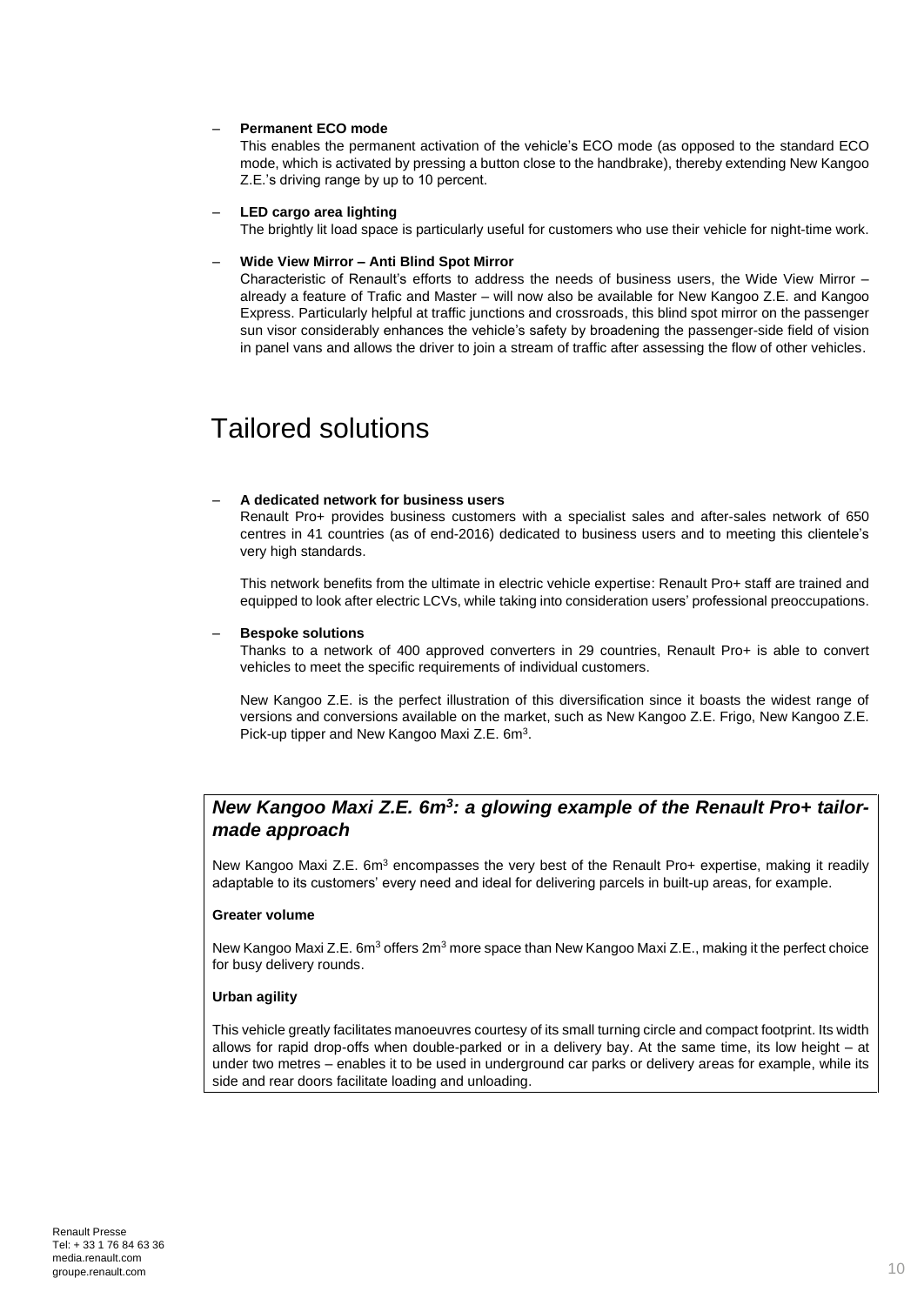### **Renault, Europe's number one electric vehicle manufacturer**

- There are currently almost 120,000 Renault electric vehicles on the road in Europe, including more than 50,000 in France.
- Renault has been Europe's best-selling electric vehicle brand in Europe since 2010.
- More than one electric vehicle in four sold today in Europe is a Renault.
- **In France (Europe's biggest single market for electric vehicle unit sales), more than one electric vehicle** sold today is a Renault.
- **Renault ZOE is Europe's best-selling electric vehicle.**
- Renault Kangoo Z.E. has been Europe's best-selling electric LCV for the past six years.
- Renault-Nissan Alliance electric vehicles top the global market with more than half of worldwide sales.

### **Renault Pro+, a major LCV player**

At the end of 2015, Renault launched Renault Pro+, an expert brand set up to support business customers across the world by identifying and providing dedicated products and services. The objective of Renault Pro+ is to make life easier for business customers with solutions that improve their efficiency.

- **A wide range of small and large LCVs:**
	- **Kangoo** (65 versions).
	- **Trafic** (270 versions).
	- **Master** (350 versions).
- **A successful offensive on the pick-up market**, following the launch in Latin America in 2015 of **Duster Oroch**, a half-tonne pick-up that already ranks among the leaders in its segment, plus the launch in 2016 of **Alaskan**, a one-tonne pick-up designed for the global market and due to arrive in Europe in the course of 2017.
- **Europe's number one electric LCV brand** (market share in 2016: 34.5%) and **a unique wide range of electric LCV models** with Twizy Cargo, New ZOE Company, New Kangoo Z.E. and Master Z.E. (end 2017).
- **A specialist network** (sales and after-sales) comprising 650 Renault Pro+ (as of end-2016) in 41 countries dedicated to business users and to meeting their particularly high standards.
- **A network of 400 approved converters** in 29 countries to address the specific needs of individual customers.
- **An engineering centre** dedicated to LCVs in Villiers-Saint-Frédéric, France.
- **Production facilities on three continents:** Europe (three in France), Latin America (Argentina and Brazil) and Africa (Morocco).
- **LCVs sold in more than 110 countries** (key markets: Europe, Brazil, Argentina, Morocco, Turkey, Australia and Romania.
- **Record worldwide LCV sales in 2016: 434,000 vehicles (up 12.1% over 2015).**
- Renault Pro+ provides all the operational vehicles used by **Renault Sport Formula One Team**.